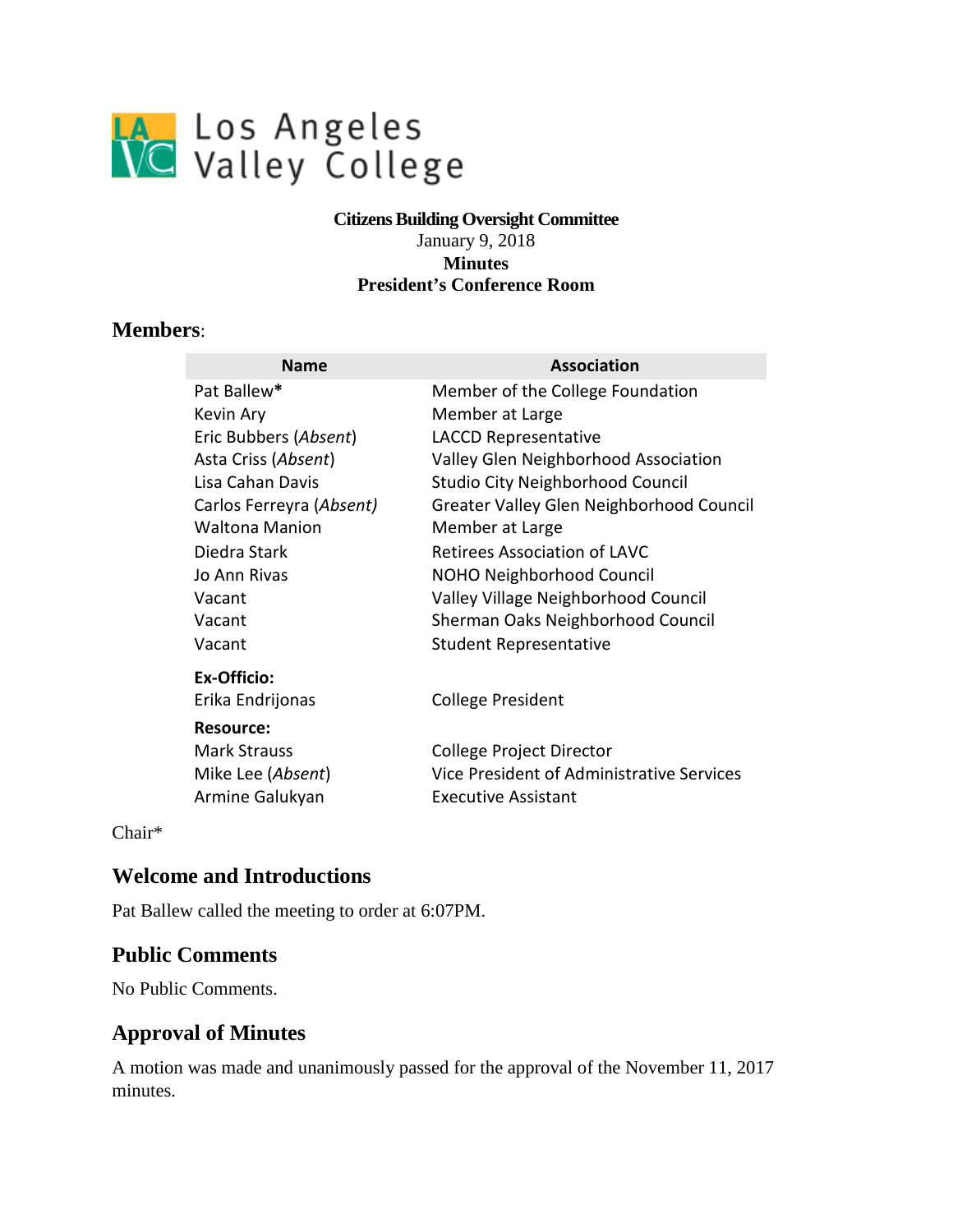# **Chairperson's Report- Pat Ballew**

at Los Angeles Valley College; additional details can be found on their [website.](http://www.paulkrekorian.org/cd2townhall) • Ballew made an announcement about the upcoming town hall meeting on homelessness. Councilmember Paul Krekorian will be holding a town hall meeting on January 18, 2018,

# **Update on District Citizen's Oversight Committee- Eric Bubbers**

Eric Bubbers was not present at this meeting; item floored for the next meeting.

### **Building Construction Update- Mark Strauss**

- **Valley Academic and Cultural Center ("VACC") Project** 
	- o The project is currently 27 percent complete. The structural steel is up on the East wing of building and the basement on the West side has been in large completed. The crew is currently working on pouring concrete on the first floor.

### • **ADA & Allied Health Bundle Project**

- o This project has officially gone out to bid and consists of multiple small projects; the bundle includes the following: 1) complete the wing in the North Gym, 2) convert the tap studio, 3) remove asbestos from the NW corner of the South Gym, 4) the Allied Health weatherization project, and 5) the campus wide ADA project.
- o The total project span is two years. The current primary focus is the Allied Health building and the two slopped lecture halls.
- o Almost all of Prop A and AA money has been spent and they are trying to get the last of it spent and closed out before June 2018.

### • **Program Reserve Projects**

- o The college will be receiving \$18 million back from Prop J and the funds from the program reserve will be used for the following projects:
	- Demolition of bungalows on the South end of the campus
	- Build parking lots  $H \& J$  in place of the bungalows

### • **Campus Center**

- the current space with 80,000 square footage; much of the current campus center o With a portion of Measure CC funds, the plan is to demolish the Theater Arts building after VACC is complete and then use that plot to build the new Campus Center. The new center will be approximately 50,000 square feet in comparison to is storage in the basement.
- o The original plan was to renovate the current Campus Center, but the Facilities Index Code ended up greater than 50, which means that it would cost more to fix than to demolish and build a brand new building.